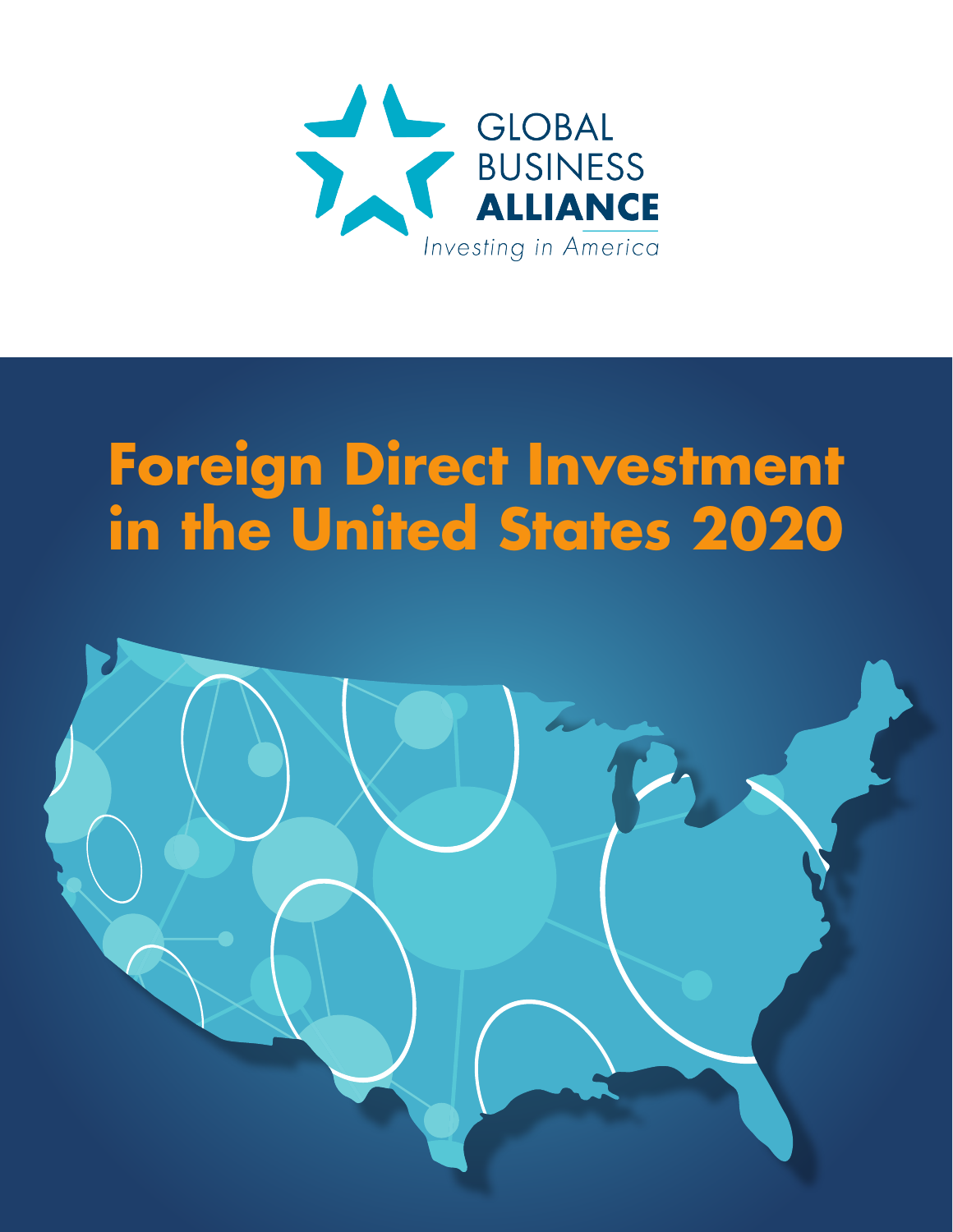

# **Overview**

Foreign direct investment in the United States, known as FDIUS, reached \$4.5 trillion cumulatively at the end of 2019 on a historical-cost basis. Every year, international firms make new investments, which benefit the American economy in numerous ways. International companies in the United States build new factories, fund U.S.-based research and development (R&D), and grow their well-established U.S. operations. They employ 7.4 million Americans in well-paying jobs.

Following all time highs in inward investment of \$484 billion in 2015 and \$480 billion in 2016, international firms' investment in the United States shrank by \$165 billion to \$315 billion in 2017 and fell again in 2018. But last year's foreign direct investment (FDI) inflows of \$282 billion were the fourth-strongest over the past decade. Reinvestment of earnings made up more than half of foreign direct investment in the United States last year.

Historically, the United Kingdom has been the largest cumulative overseas investor in the United States. But last year, a divestment from Britain dropped its ranking to fourth place, behind Japan, Canada, and Germany, respectively.

Globally, inward FDI increased just three percent from 2018 to \$1.5 trillion in 2019, according to the United Nations Conference on Trade and Development (UNCTAD) *World Investment Report 2020 (WIR20)*. UNCTAD forecasts global foreign direct investment flows to decrease by up to 40 percent in 2020, due to the COVID-19 pandemic. This would bring FDI to less than \$1 trillion for the first time since 2005. In addition, FDI is projected to decrease by a further 5 percent to 10 percent in 2021 and to initiate a recovery in 2022, according to the *WIR20*.

The United States once again was the world's top destination for FDI flows in 2019; and cumulatively, the United States remains the world's prime location for international investment. However, with heightened competition from other countries, the United States' share of global investment shrank from 38 percent in 2000 to 26 percent in 2019. Most nations are eager to attract foreign investment, but many engage in protectionist activities, such as raising regulatory barriers for foreign investment and tightly monitoring cross-border mergers and acquisitions.

Whether the United States will remain the world's most attractive investment location hinges principally on future macroeconomic developments and changing financial conditions. However, for the eighth consecutive year, A.T. Kearney's 2020 *FDI Confidence Index* identified the United States as the world's top market for foreign investment. It cited a business-friendly environment, market size, and technological infrastructure as three key factors. A.T. Kearney also noted that the downward spiral of the global economy since the pandemic took hold in March will have profoundly negative implications for FDI flows for the future.

### **Foreign Direct Investment Inflows in the United States 2018-2019**



Data for inward direct investment (foreign direct investment in the United States) are shown on a directional basis. Source: Bureau of Economic Analysis

### **About the Data**

This report provides the most recent data on foreign direct investment in the United States at the time of publication in August 2020. FDIUS (inward investment) is defined as the ownership or control, directly or indirectly, by one foreign entity of a 10 percent or more ownership share of an incorporated or unincorporated U.S. business enterprise. The foreign direct investment figures are shown on a historical-cost basis.

### **Global Business Alliance**

99 M Street, SE, Washington, DC 20003 • www.globalbusiness.org • 202.659.1903

Prepared by Content First, LLC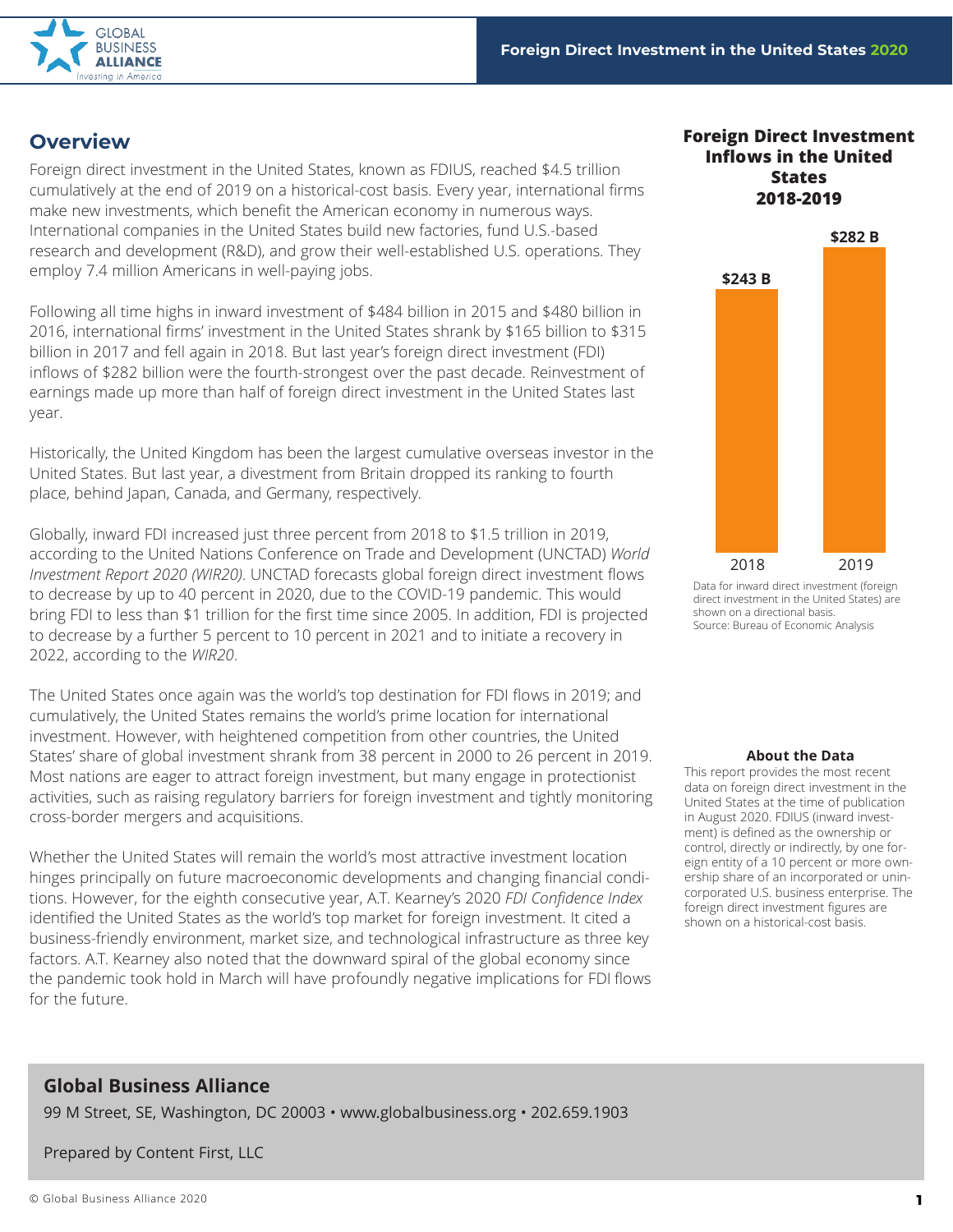

### **Cumulative FDIUS Reaches \$4.5 Trillion**

Annual foreign direct investment inflows over the last few years have raised total foreign direct investment in the United States to nearly \$4.5 trillion through 2019 measured on a historical-cost basis. This is up by more than 50 percent since 2014. The United States was the world's largest investment destination at the end of 2019. International companies are drawn to the United States because it offers many advantages. First, and perhaps most important, the United States has one of the most open markets and investment climates in the world. Other benefits include:

- an unrivaled consumer market;
- a world-class system of higher education;
- a skilled and productive workforce;
- an entrepreneurial culture of innovation and risk-taking;
- a transparent regulatory environment; and
- the world's largest capital market.

### **Cumulative FDIUS 2014-2019**



Data are shown on a historical-cost basis, or cost at time of investment. Source: Bureau of Economic Analysis

### **United States Faces Intense Competition for Foreign Investment**

The United States faces stiff global competition for investment dollars. In 2019, it accounted for 26 percent of the world's inward stock of foreign direct investment, down significantly from 38 percent in 2000. In 2010, the United States' share of global FDI had fallen to just 17 percent, but international investment has since rebounded somewhat. In recent years, many international investors have favored the United States as an investment location. The European Union's share of worldwide FDI was at 30 percent in 2019, dropping just one percent from 2000.

Although international companies are investing more in developing economies, with their share increasing by 10 percentage points since 2000, the stock of inward investment in these markets remains lower than in the combined developed economies. By the end of 2019, developing economies recorded large gains and now claim nearly a third of worldwide investment stock. Large developing economies, including China, Singapore, and India, are among the beneficiaries. Middle Eastern and African nations, such as Lebanon, Turkey, Egypt, and Nigeria, also are attracting more foreign investment.

### **Worldwide Inward Stock of Foreign Direct Investment, 2000 and 2019**



Source: UNCTAD's *WIR20*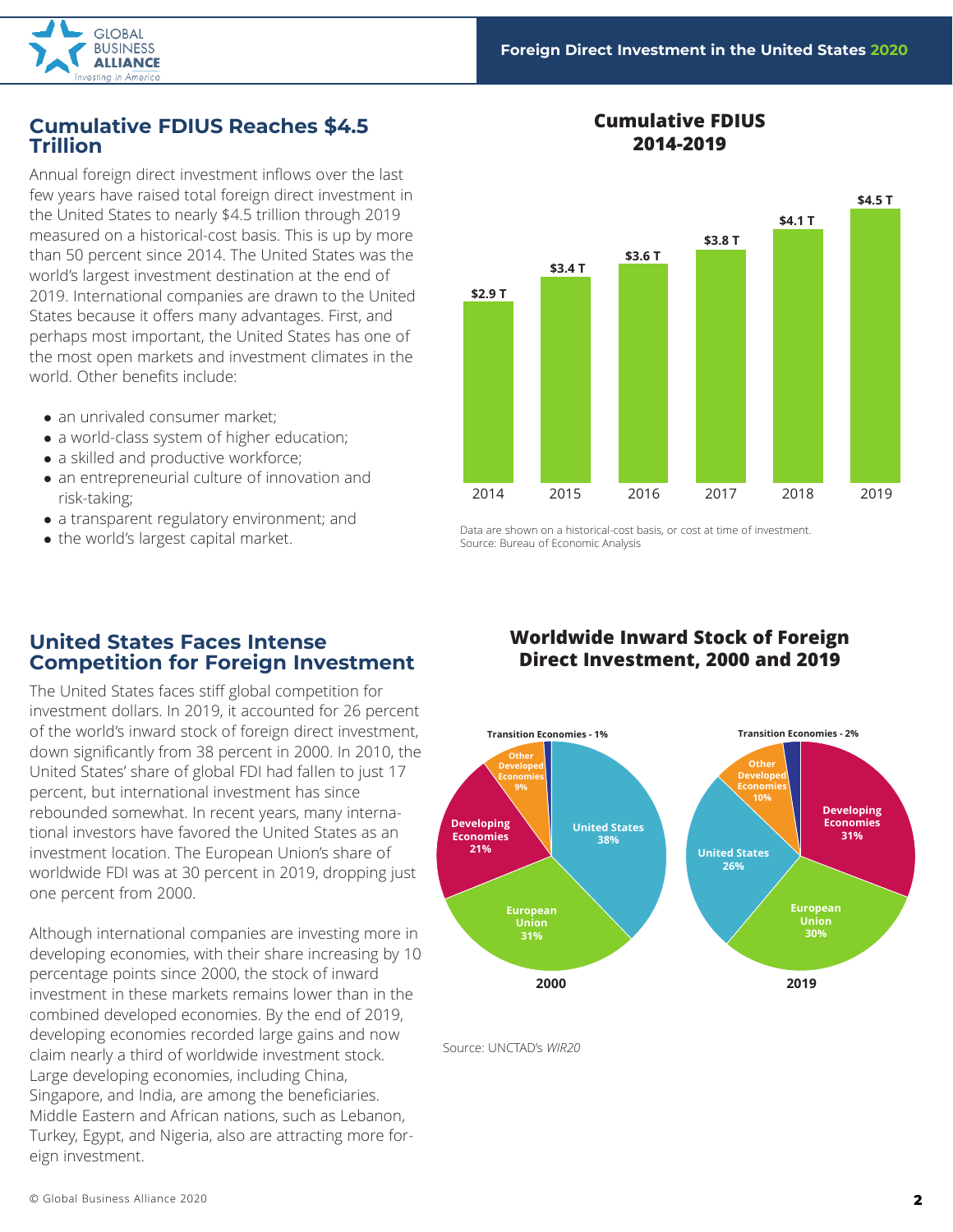

### **Foreign Direct Investment Inflows 4th Highest in 2019**

International companies invested \$282 billion in the United States last year, the fourth-highest level over the past decade.

These companies invested more than \$480 billion in the United States in both 2015 and 2016, more than twice the amount invested in 2014. Foreign direct investment in the United States consists of reinvestment of earnings, equity other than reinvestment of earnings, and debt instruments.

The past decade started with the lowest level of inward investment, coinciding with the global economic recession in 2009. International companies increased overall investment in the American economy in 2010 and again in 2011, before leveling off for the following three years.



Data for inward direct investment (foreign direct investment in the United States) are shown on a directional basis. Source: Bureau of Economic Analysis

### **Four Countries Account for Half of Cumulative FDIUS**

A few countries provided the majority of the \$4.5 trillion in cumulative direct investment in the United States by the end of 2019. Japan was the single largest overseas investor, constituting nearly 15 percent of total cumulative foreign direct investment holdings. Canada made up 13 percent and Germany another 12 percent last year. The United Kingdom, which previously had been the largest investor in the United States, dropped to fourth position after large divestments in 2018 and 2019.

The eight countries shown in the pie chart accounted for more than three-fourths of total FDI stock in the United States in 2019. More than 100 other countries represented the remainder.

This publication shows country data by ultimate beneficial ownership, which reflects the actual ownership of a foreign firm in the United States.

### **Cumulative FDIUS by Country Through 2019**

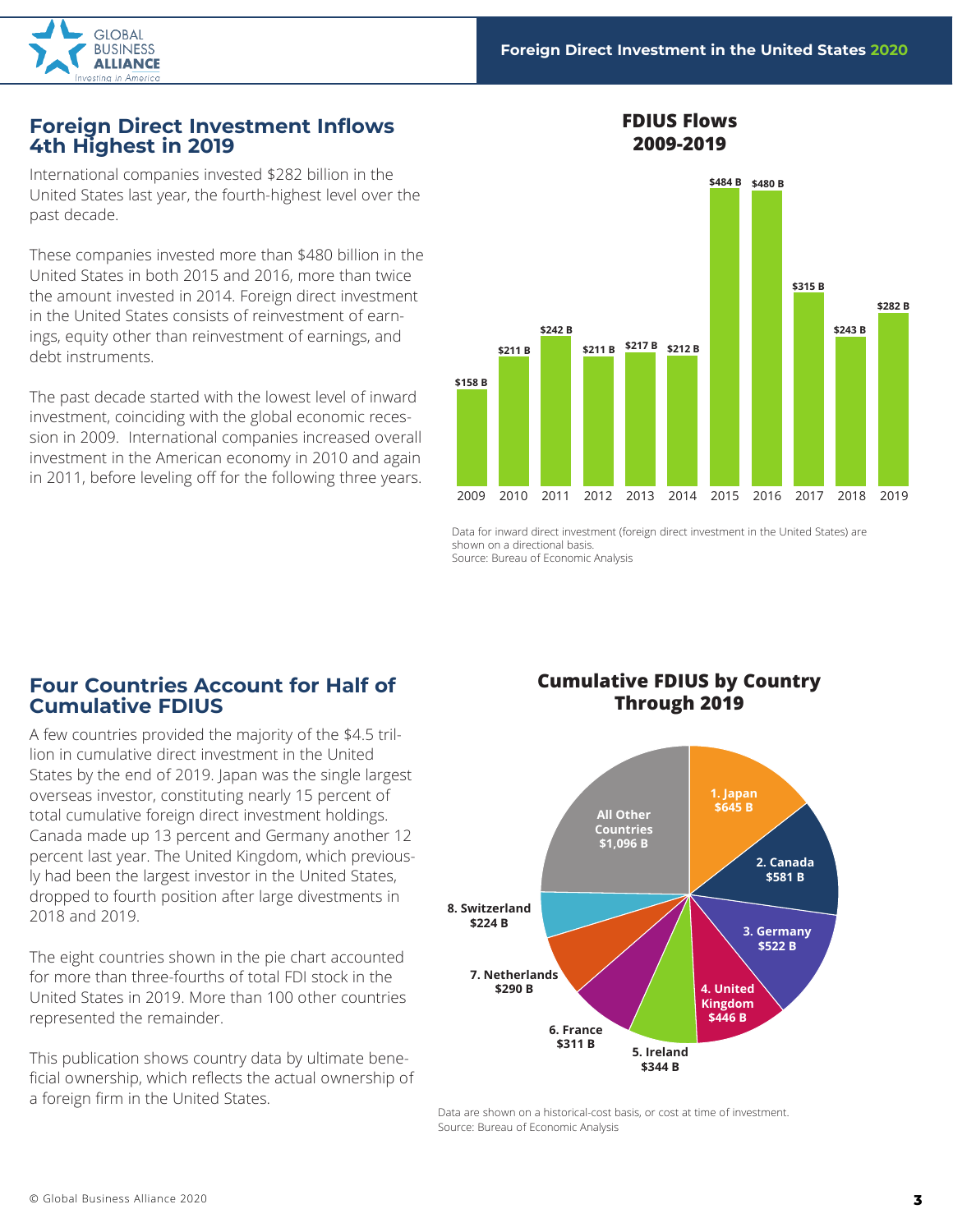

### **Irish Investment in the United States Increases the Fastest Over Five Years**

Of the top 20 countries by cumulative direct investment in the United States at year-end 2019, Ireland's stock grew the fastest, rising more than 150 percent from \$136 billion in 2014 to \$344 billion in 2019, pushing its ranking up to fifth place. During the same time period, Brazil increased its total investment in the United States by more than 140 percent, rising from the 22nd-ranked country in 2014 to 17th last year.

Bermuda also increased its cumulative investment in the United States substantially, moving up from the 18th largest investor in 2014 to the 11th last year.

Between 2014 and 2019, the Netherlands and China were the next fastest growing countries by total foreign investment stock in the United States of the 20 largest investing countries. Both more than doubled their investment stake in the United States over the past five years.

### **Cumulative FDIUS from Leading Countries 2014-2019**

| 2019<br><u>Rank</u> | Country            | 2014              | 2019    | Percent<br>Change |
|---------------------|--------------------|-------------------|---------|-------------------|
| 1.                  | Japan              | \$373 B           | \$645 B | 73%               |
| 2.                  | Canada             | \$328 B           | \$581 B | 77%               |
| 3.                  | Germany            | \$328 B           | \$522 B | 59%               |
| 4.                  | United Kingdom     | \$520 B           | \$446 B | $-14%$            |
| 5.                  | Ireland            | \$136 B           | \$344 B | 152%              |
| 6.                  | France             | \$218 B           | \$311 B | 42%               |
| 7.                  | <b>Netherlands</b> | \$132 B           | \$290 B | 121%              |
| 8.                  | Switzerland        | \$155 B           | \$224 B | 45%               |
| 9.                  | Australia          | \$61 B            | \$87 B  | 42%               |
| 10.                 | Spain              | \$62 B            | \$84 B  | 36%               |
| 11.                 | Bermuda            | \$32 B            | \$77 B  | 140%              |
| 12.                 | Belgium            | \$44 B            | \$70 B  | 58%               |
| 13.                 | Sweden             | \$44 B            | \$61 B  | 41%               |
| 14.                 | South Korea        | \$38 B            | \$61 B  | 61%               |
| 15.                 | Singapore          | \$34 B            | \$60 B  | 79%               |
| 16.                 | China              | \$29 B            | \$59 B  | 103%              |
| 17.                 | <b>Brazil</b>      | \$19 <sub>B</sub> | \$45 B  | 144%              |
| 18.                 | <b>Italy</b>       | \$33 B            | \$44 B  | 32%               |
| 19.                 | <b>Mexico</b>      | \$33 B            | \$43 B  | 29%               |
| 20.                 | <b>Israel</b>      | \$21 B            | \$37 B  | 78%               |

Data are shown on a historical-cost basis, or cost at time of investment. Source: Bureau of Economic Analysis

### **European Investors' Share in FDIUS Exceeds 50 Percent**

Cumulatively, Europe is the largest regional investor in the United States. It made up 56 percent of all foreign investment through 2019, down from 60 percent in 2014. These figures include the 28 European Union (EU) countries and other European nations with investment stakes in the United States, such as Switzerland and Norway.

The Asia and Pacific region was second, accounting for 22 percent of FDI stock in the United States through 2019, while Canada held 13 percent, ahead of investment from several regions. Canada increased its share of FDIUS stock by two percentage points between 2014 and 2019.

In 2019, the Caribbean and Atlantic Islands held three percent of FDI stock in the United States while South and Central America and the Middle East each held two percent. The largest investor from these regions through 2019 was Bermuda at \$77 billion, while FDI stock from Brazil and Mexico each exceeded \$40 billion. Investment from Africa remained tiny at \$6 billion at the end of 2019.

### **Cumulative FDIUS by Region 2019**



Note: Canada is treated as a region in this graph and analysis. Data are shown on a historical-cost basis, or cost at time of investment. Source: Bureau of Economic Analysis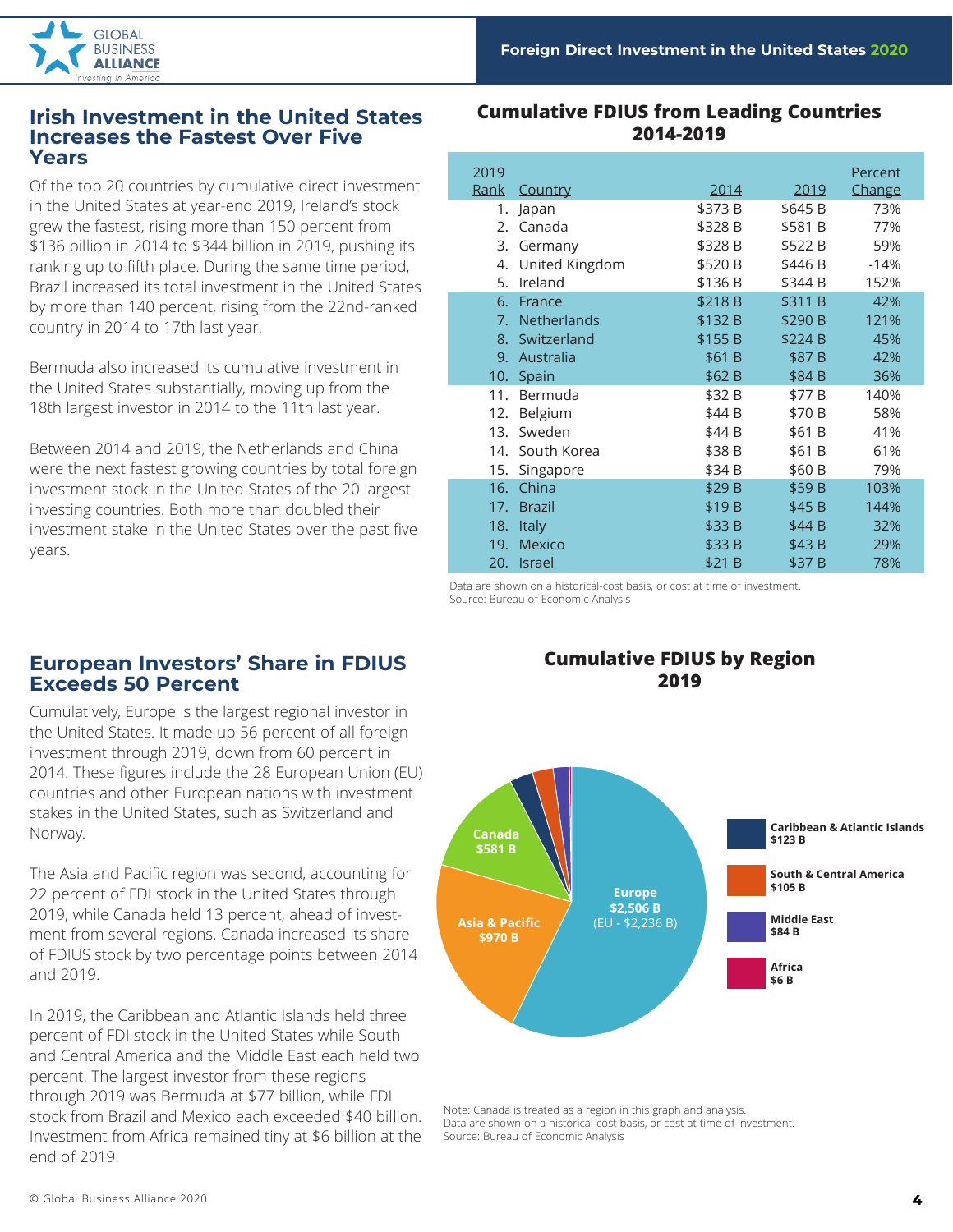

### **2014-2019 China Now Largest U.S. Investor Among BRICS in 2019**

The big emerging economies of Brazil, Russia, India, China, and South Africa are known collectively as the BRICS. Despite the size of their economies, combined BRICS' investment registered just 3 percent of all foreign investment stock in the United States at the end of 2019; as a group, its investment has increased 90 percent since 2014. China ranked as the largest BRICS investor with \$59 billion in 2019. Brazil was the secondlargest investor in the group, valued at \$45 billion last year. Growing nearly 145 percent between 2014 and 2019, Brazil is now the fastest-growing investor in the United States among the five countries.

At \$17 billion through 2019, India was the third-largest BRICS investor in the United States, posting a rise of 45 percent from 2014. South Africa's cumulative investment grew to \$5 billion over the same period.

In contrast, Russia's cumulative investment in the United States dropped to less than \$4 billion in 2019, declining some 40 percent over the past five years. The state of the state are shown on a historical-cost basis, or cost at time of investment.

# **Cumulative FDIUS from BRICS**



Source: Bureau of Economic Analysis

### **Manufacturing Accounts for 40 Percent of Inward Investment**

International companies are attracted to all sectors of the U.S. economy. At nearly \$1.8 trillion in 2019, manufacturing accounted for 40 percent of total foreign direct investment stock. Because the United States has the world's largest and most liquid financial markets, international companies, on a cumulative basis, have invested heavily in the U.S. finance and insurance industries, at \$550 billion by year-end 2019.

Wholesale trade accounted for 10 percent of total foreign direct investment at the end of 2019. Banking received more than \$210 billion in cumulative foreign direct investment through 2019, followed by holding companies. U.S. professional, scientific, and technical services received \$195 billion in foreign direct investment through last year, while international companies invested \$185 billion in the U.S. information sector.

Real estate attracted more than \$160 billion of foreign investment stock by the end of 2019, while retail received \$157 billion.

### **Cumulative FDIUS by Industry 2019**

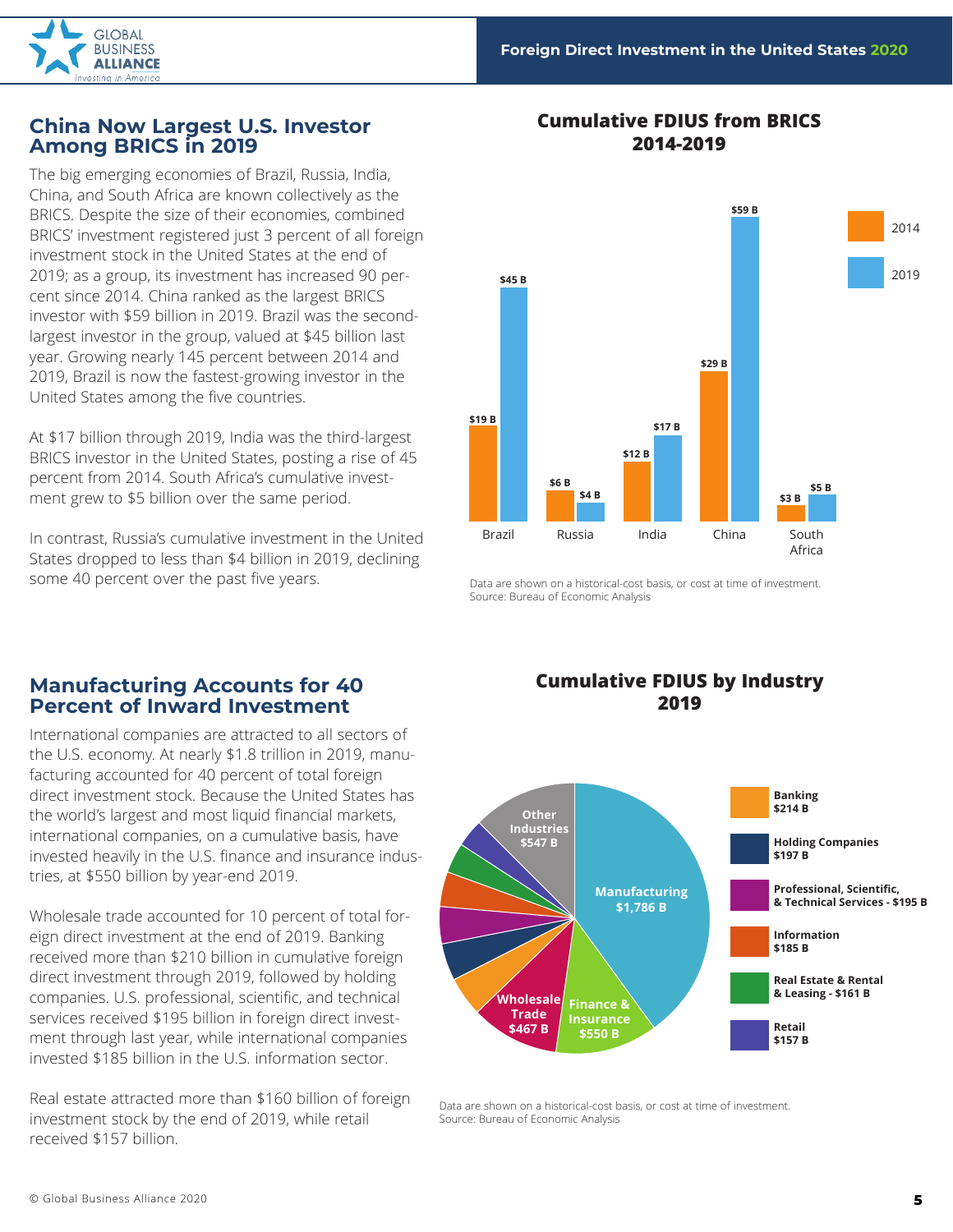

### **Retail Trade Is Fastest-Growing Industry Segment**

Of the largest industries, cumulative foreign investment in America's retail trade sector grew the fastest, at nearly 170 percent to \$157 billion in 2019 from \$59 billion in 2014. Cumulative FDIUS in the real estate and rental and leasing sector climbed by nearly 150 percent during the same time.

FDI stock in manufacturing, by far the largest industry sector, rose 60 percent over the past five years. Investment in professional, scientific, and technical services also grew by 50 percent, making it the fourthfastest growing sector, with investment expanding to \$195 billion in 2019.

Total inward foreign direct investment rose more than 40 percent in finance and insurance as well as wholesale trade.

#### Retail Information Banking Professional, Scientific, & Technical Services Holding Companies Wholesale Trade Finance & Insurance Manufacturing 2014 2019 Real Estate & Rental & Leasing **\$1,115 B \$1,786 B \$386 B \$550 B \$332 B \$467 B \$198 B \$214 B \$152 B \$197 B \$130 B \$195 B \$148 B \$185 B \$65 B \$161 B \$59 B \$157 B**

### **Cumulative FDIUS by Industry 2014-2019**

Data are shown on a historical-cost basis, or cost at time of investment. Source: Bureau of Economic Analysis

### **Chemicals Sector Represents More than Two-Fifths of Manufacturing FDIUS**

International firms invest heavily in the U.S. manufacturing sector. Chemicals garnered \$775 billion in total FDI stock by the end of 2019, representing 43 percent of all foreign investment in domestic manufacturing. International companies spend billions annually in the U.S. chemicals industry because it boasts a highly educated workforce, world-class research centers, strong intellectual property protections, and a robust regulatory system. Two-thirds of all FDI stock in U.S. chemicals was in pharmaceuticals and medicines.

Foreign investment in transportation equipment, mostly in autos and auto parts manufacturing, totaled \$179 billion through the end of last year. Multinational companies invested more than \$130 billion in the U.S. computers and electronic products sector by year-end 2019. Food and machinery ranked fourth and fifth, respectively, at more than \$100 billion last year.

Increasing international investment in U.S. medical equipment and supplies has pushed this segment into one of the largest manufacturing sectors for FDIUS.

### **Cumulative FDIUS in Manufacturing 2019**

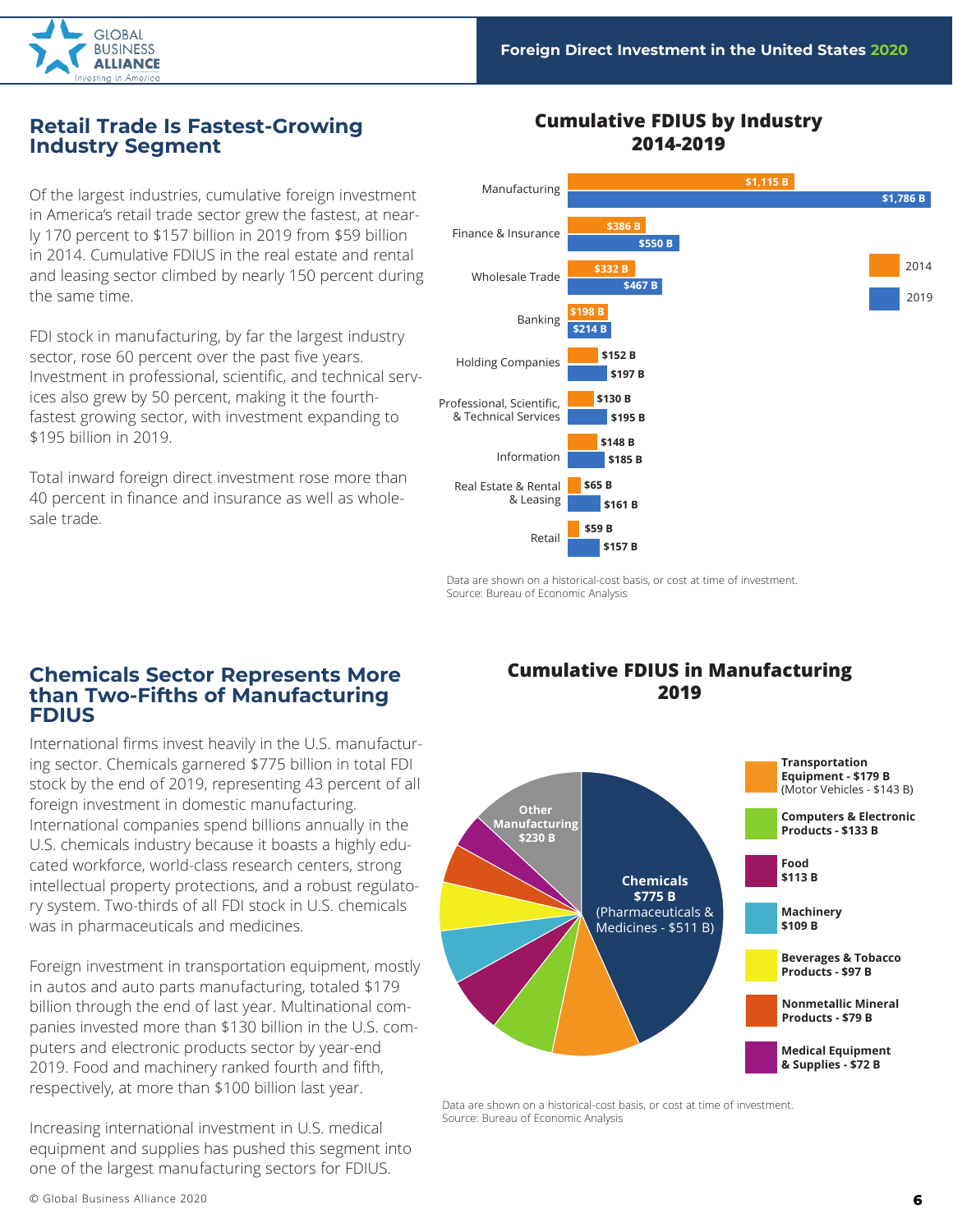

### **Computers and Electronic Products Fastest-Growing Manufacturing Sector by Cumulative FDIUS**

Total foreign direct investment in America's computers and electronic products manufacturing sector nearly tripled between 2014 and 2019 to \$133 billion, the fastest rate of growth of the largest manufacturing sectors. Foreign investment in semiconductors made up the largest and fastest-growing component within this sector.

In addition, international firms have more than doubled their investment in medical equipment and supplies as well as chemicals. The fourth-fastest growing manufacturing sector by FDIUS was beverages and tobacco products, which nearly doubled between 2014 and 2019 to \$97 billion. Beverages makes up the vast majority of this segment.

International investment in the U.S. food and transportation equipment sectors each increased by 54 percent over the past five years.

### **Cumulative FDIUS by Selected Manufacturing Sectors,\* 2014-2019**



Data are shown on a historical-cost basis, or cost at time of investment. \*Only manufacturing sectors with at least \$70 billion in 2019 cumulative FDIUS are shown.

Source: Bureau of Economic Analysis

# **FDIUS in Automotive Manufacturing Continues Growth**

The U.S. automotive assembly and parts manufacturing industry benefits greatly from investment by international companies. Foreign direct investment in motor vehicle manufacturing totaled \$143 billion at the end of 2019, rising some 70 percent from 2014. FDIUS in this significant sector had been rising steadily each year with a small dip in 2017. Beyond manufacturing, motor vehicle wholesale trade attracted \$51 billion and automobile and parts dealers attracted \$2.4 billion in foreign investment by year-end 2019.

German carmakers BMW, Daimler (Mercedes-Benz), and Volkswagen all have assembly plants in the United States. Japanese automakers Honda, Nissan, Subaru, and Toyota have built U.S. car assembly plants, which give them direct access to the large U.S. market and skilled American workers. In addition, the Korea-headquartered Hyundai-Kia Automotive Group has opened automotive assembly operations in the United States. The largest automotive parts manufacturer in North America is Canadian-based Magna International. Its multiple locations across the United States supply both domestic and international automobile assemblers.

### **Cumulative FDIUS in Motor Vehicles and Parts Manufacturing, 2014-2019**

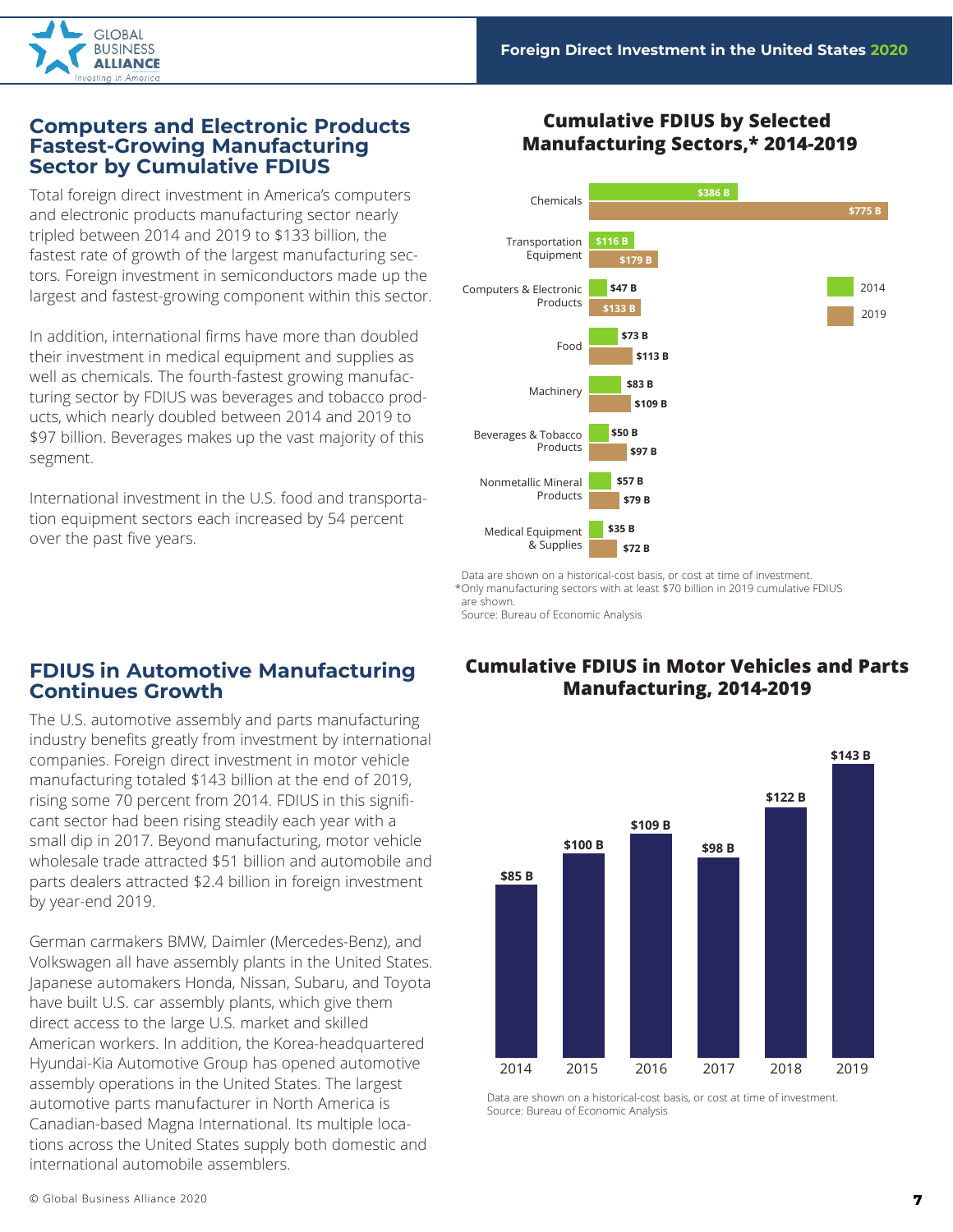

### **Cumulative FDIUS Position by Country of Ultimate Beneficial Owner**

**2014-2019 (millions of dollars)**

|                                       | (Millions of Goliars) |             |             |             |             |             |           |
|---------------------------------------|-----------------------|-------------|-------------|-------------|-------------|-------------|-----------|
|                                       | 2014                  | 2015        | 2016        | 2017        | 2018        | 2019        | 2014-2019 |
| <b>Europe</b>                         | \$1,760,618           | \$2,023,553 | \$2,099,972 | \$2,173,105 | \$2,434,287 | \$2,505,980 | 42%       |
| Austria                               | \$3,073               | \$3,181     | \$3,507     | \$3,978     | \$5,157     | \$6,250     | 103%      |
|                                       |                       |             |             |             |             |             | 58%       |
| Belgium                               | \$44,257              | \$47,192    | \$76,496    | \$62,529    | \$65,754    | \$70,073    |           |
| Denmark                               | \$13,188              | \$14,534    | \$18,375    | \$19,221    | \$20,302    | \$23,541    | 79%       |
| Finland                               | \$7,678               | \$8,750     | \$8,203     | \$8,816     | \$9,912     | \$9,947     | 30%       |
| France                                | \$218,339             | \$255,524   | \$264,026   | \$283,794   | \$295,395   | \$310,743   | 42%       |
| Germany                               | \$327,995             | \$356,982   | \$347,963   | \$387,997   | \$482,608   | \$521,979   | 59%       |
| Greece                                | \$978                 | \$978       | \$1,055     | \$1,226     | \$1,162     | \$1,122     | 15%       |
| Ireland                               | \$136,291             | \$260,047   | \$234,899   | \$235,942   | \$322,531   | \$343,538   | 152%      |
| Italy                                 | \$33,071              | \$34,425    | \$34,583    | \$35,762    | \$38,625    | \$43,660    | 32%       |
| Luxembourg                            | \$12,086              | \$12,728    | \$28,851    | \$31,321    | \$26,176    | \$22,760    | 88%       |
|                                       |                       |             |             |             |             |             |           |
| Netherlands                           | \$131,678             | \$165,597   | \$169,633   | \$184,386   | \$253,112   | \$290,429   | 121%      |
| Norway                                | \$33,408              | \$29,477    | \$25,848    | \$23,747    | \$24,450    | \$22,765    | $-32%$    |
| Russia                                | \$6,015               | \$4,111     | \$4,265     | \$4,053     | \$3,748     | \$3,661     | -39%      |
| Spain                                 | \$61,892              | \$66,106    | \$70,766    | \$75,990    | \$81,480    | \$84,338    | 36%       |
| Sweden                                | \$43,566              | \$48,137    | \$53,132    | \$54,936    | \$55,171    | \$61,316    | 41%       |
| Switzerland                           | \$154,550             | \$143,403   | \$158,672   | \$159,168   | \$202,043   | \$224,368   | 45%       |
| Turkey                                | \$1,087               | \$1,969     | \$2,147     | \$2,187     | \$2,373     | \$2,346     | 116%      |
| United Kingdom                        | \$520,463             | \$558,931   | \$587,407   | \$587,618   | \$527,839   | \$446,179   | $-14%$    |
| <b>Asia and Pacific</b>               | \$574,655             | \$623,217   | \$719,135   | \$795,526   | \$788,199   | \$969,973   | 69%       |
|                                       |                       |             |             |             |             |             |           |
| Australia                             | \$60,951              | \$68,733    | \$73,526    | \$67,212    | \$68,753    | \$86,537    | 42%       |
| China                                 | \$29,049              | \$33,050    | \$54,393    | \$54,710    | \$55,489    | \$59,043    | 103%      |
| Hong Kong                             | \$13,012              | \$14,567    | \$15,167    | \$15,242    | \$16,908    | \$17,594    | 35%       |
| India                                 | \$11,514              | \$11,647    | \$8,445     | \$9,476     | \$10,212    | \$16,693    | 45%       |
| Japan                                 | \$373,120             | \$404,081   | \$431,555   | \$484,696   | \$499,088   | \$644,727   | 73%       |
| Malaysia                              | \$1,304               | \$1,307     | \$1,483     | \$1,466     | \$2,442     | \$1,050     | $-19%$    |
| New Zealand                           | \$1,210               | \$509       | \$356       | \$1,148     | \$2,183     | \$2,619     | 116%      |
| Singapore                             | \$33,675              | \$38,573    | \$77,885    | \$92,355    | \$58,399    | \$60,138    | 79%       |
| South Korea                           | \$37,900              | \$37,837    | \$41,129    | \$53,233    | \$55,843    | \$61,135    | 61%       |
| Taiwan                                | \$9,439               | \$10,249    |             | \$11,516    | \$14,176    | \$16,183    | 71%       |
|                                       |                       |             | \$10,867    |             |             |             |           |
| Thailand                              | \$515                 | \$514       | \$2,132     | \$2,145     | \$2,052     | \$1,684     | 227%      |
| Canada                                | \$328,089             | \$394,814   | \$422,956   | \$478,986   | \$533,910   | \$580,752   | 77%       |
| <b>Caribbean and Atlantic Islands</b> | \$62,683              | \$65,365    | \$65,109    | \$71,137    | \$102,235   | \$122,748   | 96%       |
| Bermuda                               | \$32,139              | \$30,555    | \$36,191    | \$34,848    | \$60,785    | \$77,140    | 140%      |
| U.K. Islands, Caribbean               | (D)                   | \$11,559    | (D)         | (D)         | \$21,865    | \$24,630    | N/A       |
| <b>South and Central America</b>      | \$66,186              | \$94,092    | \$79,598    | \$100,683   | \$102,692   | \$104,942   | 59%       |
| Argentina                             | \$5,090               | \$5,134     | \$4,936     | \$4,600     | \$5,094     | \$5,378     | 6%        |
| Brazil                                | \$18,530              | \$43,662    | \$31,266    | \$48,482    | \$45,010    | \$45,273    | 144%      |
| Chile                                 | \$1,287               | \$2,394     | \$2,545     | \$2,445     | \$3,047     | \$3,431     | 167%      |
|                                       |                       |             |             |             |             |             |           |
| Colombia                              | \$2,126               | \$2,443     | \$2,428     | \$2,577     | \$3,233     | \$4,080     | 92%       |
| Mexico                                | \$33,302              | \$34,390    | \$34,967    | \$39,068    | \$42,621    | \$42,902    | 29%       |
| Venezuela                             | \$4,326               | \$4,558     | \$1,830     | \$1,819     | \$1,825     | \$1,864     | $-57%$    |
| <b>Middle East</b>                    | \$62,255              | \$65,601    | \$99,662    | \$83,645    | \$84,195    | \$83,835    | 35%       |
| Israel                                | \$20,561              | \$24,923    | \$56,198    | \$36,245    | \$36,700    | \$36,641    | 78%       |
| Kuwait                                | \$318                 | \$808       | \$1,704     | \$1,739     | \$1,913     | \$1,820     | 472%      |
| Qatar                                 | \$2,440               | \$2,784     | \$2,988     | \$3,080     | \$2,477     | \$3,363     | 38%       |
| Saudi Arabia                          | \$11,542              | \$11,497    | \$12,953    | \$14,980    | \$14,697    | \$13,242    | 15%       |
| United Arab Emirates                  | \$26,208              | \$24,978    | \$24,904    | \$26,809    | \$27,539    | \$27,633    | 5%        |
| Africa                                | \$3,474               |             | \$4,484     |             |             |             | 73%       |
|                                       |                       | \$4,470     |             | \$5,705     | \$5,925     | \$6,014     |           |
| South Africa                          | \$3,075               | \$3,934     | \$3,880     | \$4,960     | \$5,151     | \$5,179     | 68%       |
| <b>Other Areas</b>                    |                       |             |             |             |             |             |           |
| BRICS*                                | \$68,183              | \$96,404    | \$102,249   | \$121,681   | \$119,610   | \$129,849   | 90%       |
| European Union (28)                   | \$1,554,665           | \$1,833,230 | \$1,898,973 | \$1,973,715 | \$2,185,483 | \$2,235,903 | 44%       |

D Suppressed to avoid disclosure of individual companies. \* BRICS countries are Brazil, Russia, India, China, and South Africa. Source: Bureau of Economic Analysis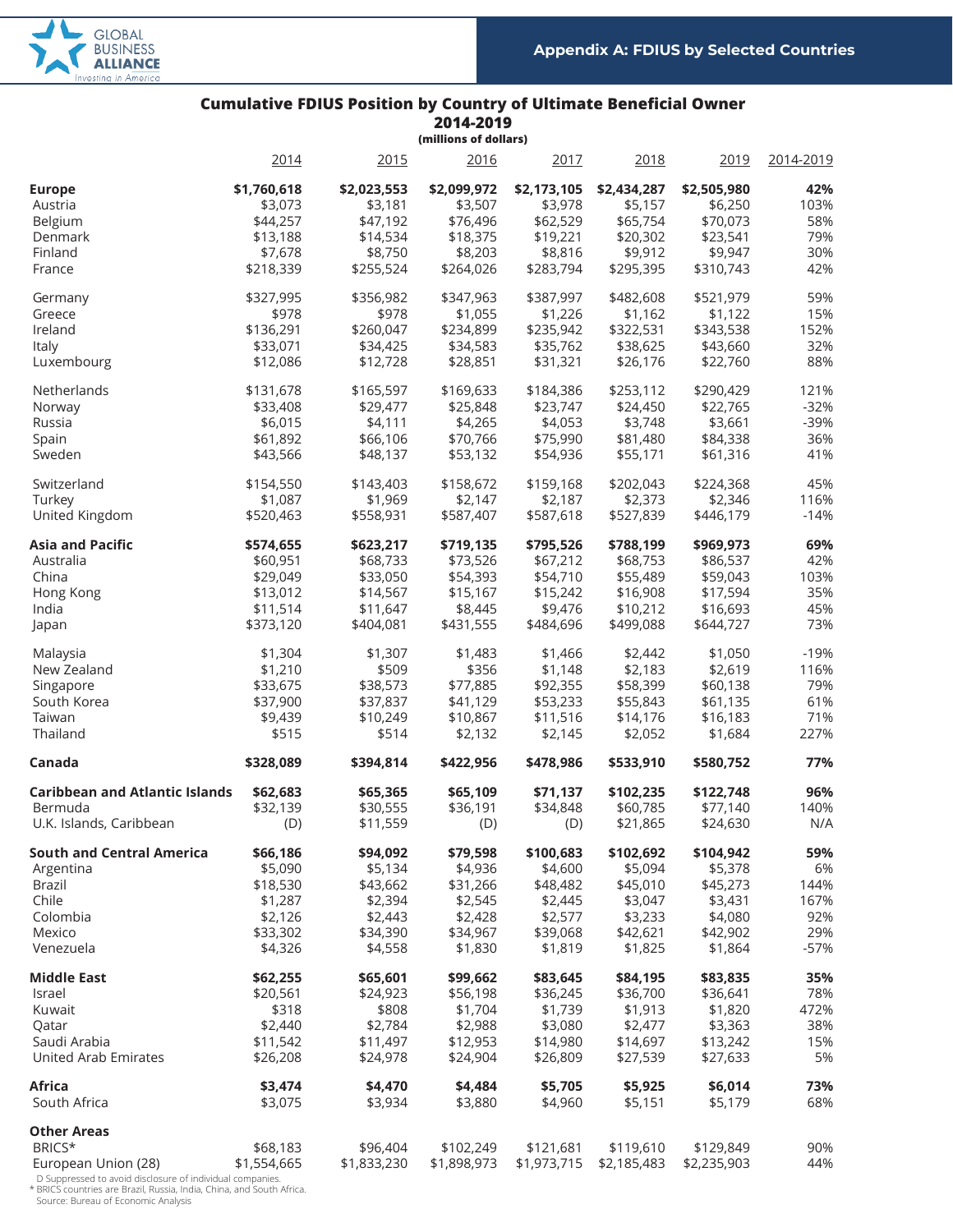

### **Cumulative FDIUS by Industry of U.S. Affiliate 2014-2019**

**(millions of dollars)**

|                                                         | 2014                  | 2015                    | 2016                  | 2017                    | 2018                   |                        | 2019 2014-2019 |
|---------------------------------------------------------|-----------------------|-------------------------|-----------------------|-------------------------|------------------------|------------------------|----------------|
| <b>Manufacturing</b>                                    |                       | \$1,114,540 \$1,359,812 | \$1,476,461           | \$1,482,932 \$1,664,397 |                        | \$1,785,688            | 60%            |
| Beverages & tobacco products                            | \$50,230              | \$56,000                | \$62,547              | \$71,216                | \$93,455               | \$97,253               | 94%            |
| Chemicals                                               | \$385,850             | \$578,830               | \$641,834             | \$610,895               | \$727,571              | \$774,533              | 101%           |
| <b>Basic chemicals</b>                                  | \$52,474              | \$61,807                | \$112,626             | \$131,844               | \$138,235              | \$144,899              | 176%           |
| Pharmaceuticals & medicines                             | \$257,076             | \$447,164               | \$458,072             | \$387,483               | \$490,058              | \$511,282              | 99%            |
| Soap, cleaning compounds, & toilet preparations         | \$20,085              | \$20,602                | \$21,547              | \$36,760                | \$51,436               | \$56,770               | 183%           |
| Computers & electronic products                         | \$47,454              | \$54,743                | \$95,082              | \$108,756               | \$122,800              | \$132,594              | 179%           |
| Semiconductors & other electronic components            | \$10,551              | \$15,542                | \$31,180              | \$45,626                | \$46,231               | \$51,890               | 392%           |
| Navigational, measuring, & other instruments            | \$23,756              | \$24,818                | \$38,137              | \$36,613                | \$41,401               | \$43,412               | 83%            |
| Electrical equipment, appliances, & components          | \$38,105              | \$40,175                | \$41,757              | \$40,947                | \$52,255               | \$56,275               | 48%            |
| Food                                                    | \$72,994              | \$97,111                | \$70,241              | \$101,929               | \$109,331              | \$112,757              | 54%            |
| Machinery                                               | \$83,364              | \$92,754                | \$96,192              | \$118,107               | \$110,716              | \$109,072              | 31%            |
| Medical equipment & supplies                            | \$35,400              | \$25,940                | \$37,110              | \$41,367                | \$67,123               | \$72,120               | 104%           |
| Nonmetallic mineral products                            | \$57,295              | \$59,658                | \$59,031              | \$63,008                | \$72,683               | \$78,636               | 37%            |
| Cement & concrete products<br>Petroleum & coal products | \$44,361<br>\$110,013 | \$45,808<br>\$94,012    | \$46,139<br>\$105,979 | \$46,430<br>\$69,256    | \$53,154<br>\$16,484   | \$54,724               | 23%<br>N/A     |
| Plastics & rubber products                              | \$33,950              | \$35,769                | \$40,808              | \$41,545                |                        | (D)<br>\$48,358        | 42%            |
| Primary & fabricated metals                             | \$63,447              | \$63,422                | \$55,700              | \$55,046                | \$39,383<br>\$59,466   | \$65,725               | 4%             |
| Primary metals                                          | \$40,783              | \$40,866                | \$36,406              | \$33,468                | \$36,005               | \$37,532               | $-8%$          |
| Transportation equipment                                | \$116,026             | \$131,842               | \$137,494             | \$126,385               | \$154,973              | \$178,914              | 54%            |
| Motor vehicles, bodies & trailers, & parts              | \$84,652              | \$99,678                | \$109,429             | \$97,545                | \$122,178              | \$143,289              | 69%            |
|                                                         |                       |                         |                       |                         |                        |                        |                |
| <b>Finance &amp; insurance</b>                          | \$385,997             | \$444,014               | \$435,127             | \$463,128               | \$487,528              | \$549,691              | 42%            |
| Finance, except depository institutions                 | \$236,250             | \$246,329               | \$238,222             | \$255,371               | \$274,392              | \$296,427              | 25%            |
| Insurance carriers & related activities                 | \$149,747             | \$197,685               | \$196,905             | \$207,757               | \$213,137              | \$253,265              | 69%            |
| Wholesale trade                                         | \$332,424             | \$369,535               | \$365,373             | \$446,694               | \$432,150              | \$467,238              | 41%            |
| Chemical & allied products                              | \$7,162               | \$7,249                 | \$23,463              | \$26,801                | \$26,442               | \$29,272               | 309%           |
| Drugs & druggists' sundries                             | \$36,588              | \$52,546                | \$38,096              | \$29,851                | \$30,423               | \$36,049               | $-1%$          |
| Electrical goods                                        | \$46,468              | \$57,254                | \$47,991              | \$53,925                | \$57,068               | \$70,032               | 51%            |
| Motor vehicles & motor vehicle parts & supplies         | \$59,790              | \$63,227                | \$62,304              | \$60,351                | \$51,590               | \$51,066               | $-15%$         |
| Petroleum & petroleum products                          | \$56,604              | \$65,882                | \$53,582              | \$123,545               | \$110,732              | \$112,094              | 98%            |
| Professional & commercial equipment & supplies          | \$29,139              | \$28,562                | \$32,381              | \$34,959                | \$34,035               | \$35,506               | 22%            |
| <b>Depository institutions (banking)</b>                | \$198,002             | \$193,896               | \$204,455             | \$211,062               | \$208,726              | \$213,652              | 8%             |
| <b>Banks</b>                                            | \$138,331             | \$130,923               | \$152,226             | \$153,979               | \$146,369              | \$149,022              | 8%             |
| Branches & agencies                                     | \$59,670              | \$62,973                | \$52,229              | \$57,083                | \$62,358               | \$64,630               | 8%             |
| Professional, scientific, & technical services          | \$130,015             | \$159,044               | \$184,230             | \$195,954               | \$177,942              | \$195,057              | 50%            |
| Advertising & related services                          | (D)                   | (D)                     | \$32,491              | \$31,767                | \$28,883               | \$31,001               | N/A            |
| Computer systems design & related services              | \$44,743              | \$62,787                | \$65,597              | \$64,480                | \$77,868               | \$84,629               | 89%            |
| Management, scientific, & technical consulting          | \$32,138              | \$34,507                | \$20,786              | \$31,185                | \$32,765               | \$37,170               | 16%            |
| <b>Information</b>                                      | \$147,618             | \$168,281               | \$171,474             | \$170,487               | \$181,791              | \$185,371              | 26%            |
| Publishing industries                                   | \$29,527              | \$29,545                | \$27,125              | \$37,638                | \$41,091               | \$48,689               | 65%            |
| Telecommunications                                      | \$65,926              | \$75,684                | \$74,339              | \$61,652                | \$69,041               | \$66,802               | 1%             |
| Real estate & rental & leasing                          | \$65,374              | \$72,452                | \$99,340              | \$119,142               | \$149,547              | \$161,368              | 147%           |
| Real estate                                             | \$45,842              | \$52,755                | \$74,839              | \$80,041                | \$112,993              | \$123,135              | 169%           |
| <b>Retail trade</b>                                     | \$58,911              | \$64,610                | \$70,078              | \$90.778                | \$151,370              | \$156,686              | 166%           |
| Food & beverage stores                                  | \$27,433              | \$28,497                | \$29,529              | \$37,401                | \$37,969               | \$40,156               | 46%            |
| Health & personal care stores                           | \$6,487               | \$7,913                 | \$10,671              | \$11,199                | \$64,223               | \$64,499               | 894%           |
|                                                         |                       |                         |                       |                         |                        |                        |                |
| <b>Other industries</b>                                 | \$512,914             | \$523,263               | \$555,270             | \$606,670               | \$673,723              | \$743,612              | 45%            |
| Accommodation & food services                           | \$15,059              | \$17,766                | \$22,388              | \$36,083                | \$53,467               | \$57,760               | 284%           |
| Administration, support, & waste management             | \$35,864              | \$31,925                | \$35,753              | \$37,524                | \$39,143               | \$40,449               | 13%            |
| Holding companies (nonbank)<br>Mining                   | \$151,513             | \$174,971               | \$189,399             | \$197,147               | \$176,323              | \$196,916              | 30%            |
| Transportation & warehousing                            | \$126,961<br>\$74,396 | \$117,142<br>\$70,394   | \$93,054<br>\$85,969  | \$99,772<br>\$91,683    | \$107,202<br>\$136,262 | \$113,224<br>\$144,333 | $-11%$<br>94%  |
| <b>Utilities</b>                                        | \$67,067              | \$62,878                | \$75,369              | \$87,642                | \$96,102               | \$111,820              | 67%            |
| Electric power generation, transmission, & dist.        | \$62,649              | \$57,727                | \$68,895              | \$78,806                | \$80,580               | \$95,906               | 53%            |
|                                                         |                       |                         |                       |                         |                        |                        |                |
| Addendum:                                               |                       |                         |                       |                         |                        |                        |                |
| Petroleum*                                              | \$284,898             | \$260,158               | \$253,851             | \$306,960               | \$287,854              | \$306,230              | 7%             |

D Suppressed to avoid disclosure of individual companies.<br>\*Petroleum consists of oil and gas extraction; support activities for oil and gas extraction; petroleum and coal products manufacturing; petroleum and petroleum pro